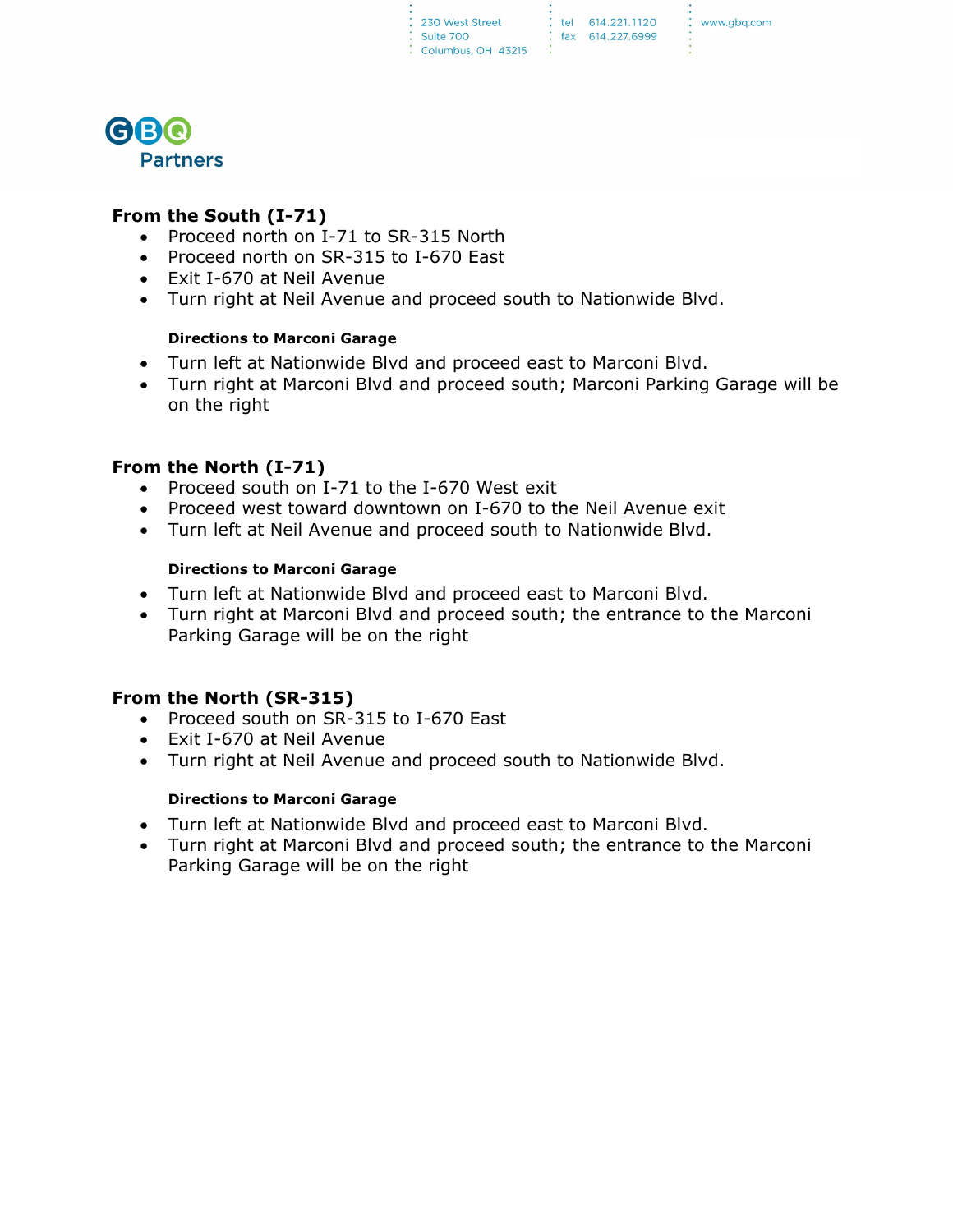: tel 614.221.1120 : fax 614.227.6999 www.gbg.com



## **From the West (I-70)**

- Proceed east on I-70 to SR-315 north
- Proceed north on SR-315 to I-670 East
- Exit I-670 at Neil Avenue
- Turn right at Neil Avenue and proceed south to Nationwide Blvd.

#### **Directions to Marconi Garage**

- Turn left at Nationwide Blvd and proceed east to Marconi Blvd.
- Turn right at Marconi Blvd and proceed south; the entrance to the Marconi Parking Garage will be on the right

## **From the West (I-670)**

- Proceed east on I-670 to the Neil Avenue exit
- Turn right at Neil Avenue and proceed south to Nationwide Blvd.

## **Directions to Marconi Garage**

- Turn left at Nationwide Blvd and proceed east to Marconi Blvd.
- Turn right at Marconi Blvd and proceed south; the entrance to the Marconi Parking Garage will be on the right

## **From the East (I-70)**

- Proceed west on I-70 to I-71 North
- Proceed north on I-71 to I-670 West
- Proceed west on I-670 to Neil Avenue
- Turn left at Neil Avenue and proceed south to Nationwide Blvd.

#### **Directions to Marconi Garage**

- Turn left at Nationwide Blvd and proceed east to Marconi Blvd.
- Turn right at Marconi Blvd and proceed south; the entrance to the Marconi Parking Garage will be on the right

# **From the East/Airport (I-670)**

- Proceed west on I-670 to Neil Avenue
- Turn left at Neil Avenue and proceed south to Nationwide Blvd.

#### **Directions to Marconi Garage**

- Turn left at Nationwide Blvd and proceed east to Marconi Blvd.
- Turn right at Marconi Blvd and proceed south; the entrance to the Marconi Parking Garage will be on the right